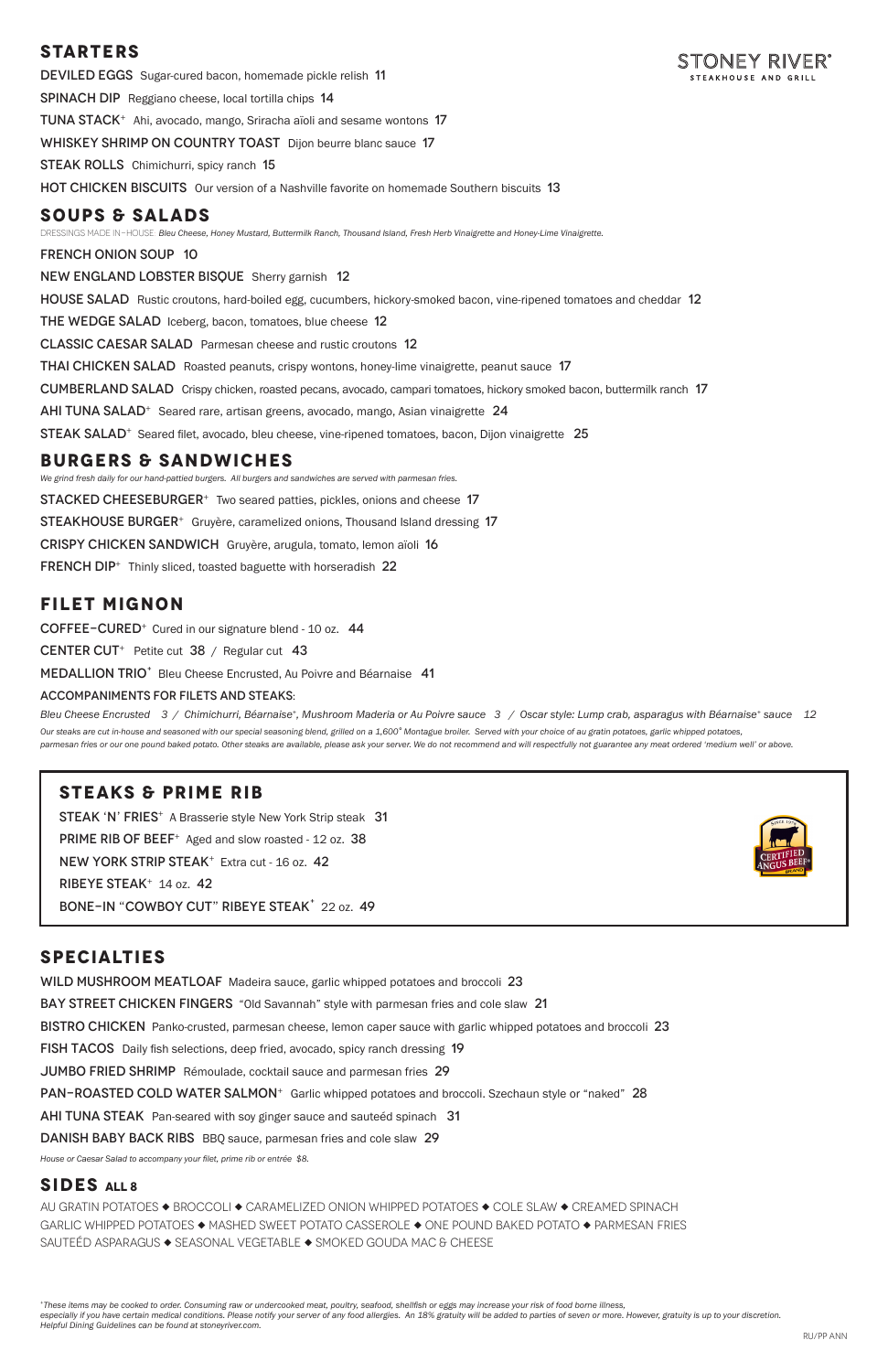# REDS

#### CABERNET SAUVIGNON & CABERNET BLENDS

J. LOHR "LOS OSOS" – Paso Robles 11/41 MARKHAM – Napa Valley 12/45 DUCKHORN VINEYARDS – Napa Valley 85 PLUMPJACK - Napa Valley 100

CHATEAU STE. MICHELLE "INDIAN WELLS"– Columbia Valley 10/37 JOSEPH CARR – Paso Robles 11/41 QUILT – Napa Valley 13/49 AUSTIN HOPE – Paso Robles 14/53 HONIG – Napa Valley 70 JORDAN – Napa Valley 85 LONG SHADOWS "FEATHER" - Napa Valley 85 HALL - Napa Valley 90 CHALK HILL *ESTATE RED* – Napa Valley 90 KULETO *ESTATE* – Napa Valley 95 PAPILLON *BY ORIN SWIFT* – Napa Valley 100 CHAPPELLET "SIGNATURE" – Napa Valley 120 CAYMUS VINEYARDS – Napa Valley 130 SEBASTIANI "CHERRY BLOCK" - Napa Valley 145 PAUL HOBBS - Napa Valley 150 DUNN *HOWELL MOUNTAIN* – Napa Valley 150 CAYMUS SPECIAL SELECTION – Napa Valley 225

#### **MERLOT**

LUCKY STAR – California 10/37 ELOUAN – Oregon 11/41 ANGELS INK – Monterey, California 12/45 BÖEN – Russian River Valley 14/53 LINCOURT *RANCHO SANTA ROSA* – Sta. Rita Hills 40 ARGYLE – Willamette Valley 48 CHALONE *ESTATE* – Chalone AVA 50 SIDURI – Russian River Valley 60 SANFORD - Sta. Rita Hills 65 GARY FARRELL – Russian River Valley 68 SLANDER *BY ORIN SWIFT* – California 70 BELLE GLOS "DAIRYMAN" - Russian River Valley 75 FLOWERS – Sonoma Coast 90 ARGYLE "NUTHOUSE" – Eola-Amity Hills, Oregon 95 **SAINTSBURY** STANLY RANCH - Carneros, Napa Valley 100

#### PINOT NOIR

ALTA VISTA "VIVE" MALBEC – Mendoza, Argentina 10/37 PENFOLDS *KOONUNGA HILL* SHIRAZ – Australia 11/41 INDIA INK *BY KULETO* – Lake/Napa County 12/45 SKYSIDE RED BLEND – Sonoma County 12/45 THE PRISONER – California 15/57 TILIA MALBEC – Mendoza, Argentina 40 ABSTRACT *BY ORIN SWIFT* – California 60 MOLLYDOOKER "BLUE EYED BOY" SHIRAZ – McLaren Vale, South Australia 75 CAYMUS-SUISUN "GRAND DURIF" PETITE SYRAH – Suisun Valley, California 80

LA MARCA PROSECCO - DOC Vento 10/37 GRUET BRUT – New Mexico 11/41 SCHRAMSBERG BLANC DE BLANC - Napa Valley 65 VEUVE CLICQUOT YELLOW LABEL – Reims, France 100 DOM PERIGNON BRUT – France 225

#### **CHARDONNAY**

## ZINFANDEL

BERAN – Sonoma County 10/37 KLINKER BRICK "OLD VINES" – Lodi 11/41 PREDATOR "OLD VINES" - Lodi 12/45 8 YEARS IN THE DESERT *BY ORIN SWIFT* – California 15/57 JOEL GOTT – California 42 SALDO – California 60 GREEN & RED *TIP TOP VINEYARD* – Sonoma County 65 RIDGE *LYTTON SPRINGS* – Dry Creek Valley 70

# STONEY RIVER®

STEAKHOUSE AND GRILL

DASHWOOD - Marlborough, New Zealand 11/41 HONIG – Napa Valley 12/45

CHATEAU STE. MICHELLE RIESLING – Columbia Valley 10/37 FERRARI-CARANO PINOT GRIGIO – Sonoma County 10/37 FLEURS DE PRAIRIE ROSÉ – Côtes de Provence 11/41 CHATEAU MINUTY "M DE MINUTY" ROSÉ – Côtes de Provence 12/45 SCHLOSS VOLLRADS REISLING – Rhinegau, Germany 40 CONUNDRUM WHITE TABLE WINE – California 40 SELBACH-OSTER "KABINETTE" RIESLING – Mosel, Germany 45 JERMANN PINOT GRIGIO - Collio, Italy 55

# RED WINES CONTINUED...

#### OTHER INTERESTING REDS

## WHITES

#### CHAMPAGNE & SPARKLING

GRAYSON – California 10/37 CHALK HILL – Sonoma Coast 11/41 WENTE *ESTATE GROWN* – Monterey 12/45 LINCOURT "STEEL" - Sta. Rita Hills 40 ST. FRANCIS – Sonoma County 40 NEWTON "SKYSIDE" – Sonoma County 42 CLOS PEGASE *MITSUKO'S VINEYARD* – Napa Valley 50 GARY FARRELL – Russian River Valley 55 CHALONE *ESTATE* – Chalone AVA 58 ROMBAUER – Carneros 60 RAMEY – Russian River Valley 65 PATZ & HALL *DUTTON RANCH* – Russian River Valley 70 CAKEBREAD CELLARS – Napa Valley 75 CHALK HILL *ESTATE BOTTLED* – Chalk Hill 72 SHAFER *RED SHOULDER RANCH* – Napa Valley 85 PLUMPJACK *RESERVE* – Napa Valley 90

#### SAUVIGNON BLANC

CRAGGY RANGE *TE MUNA ROAD* – Martinborough, New Zealand 13/49 CHALK HILL *ESTATE BOTTLED* – Chalk Hill 40 CAKEBREAD CELLARS – Napa Valley 50 CADE – Napa Valley 50 MERRY EDWARDS – Russian River Valley 70

## OTHER WHITES & ROSÉ

## Samantha Van Tholen

General Manager